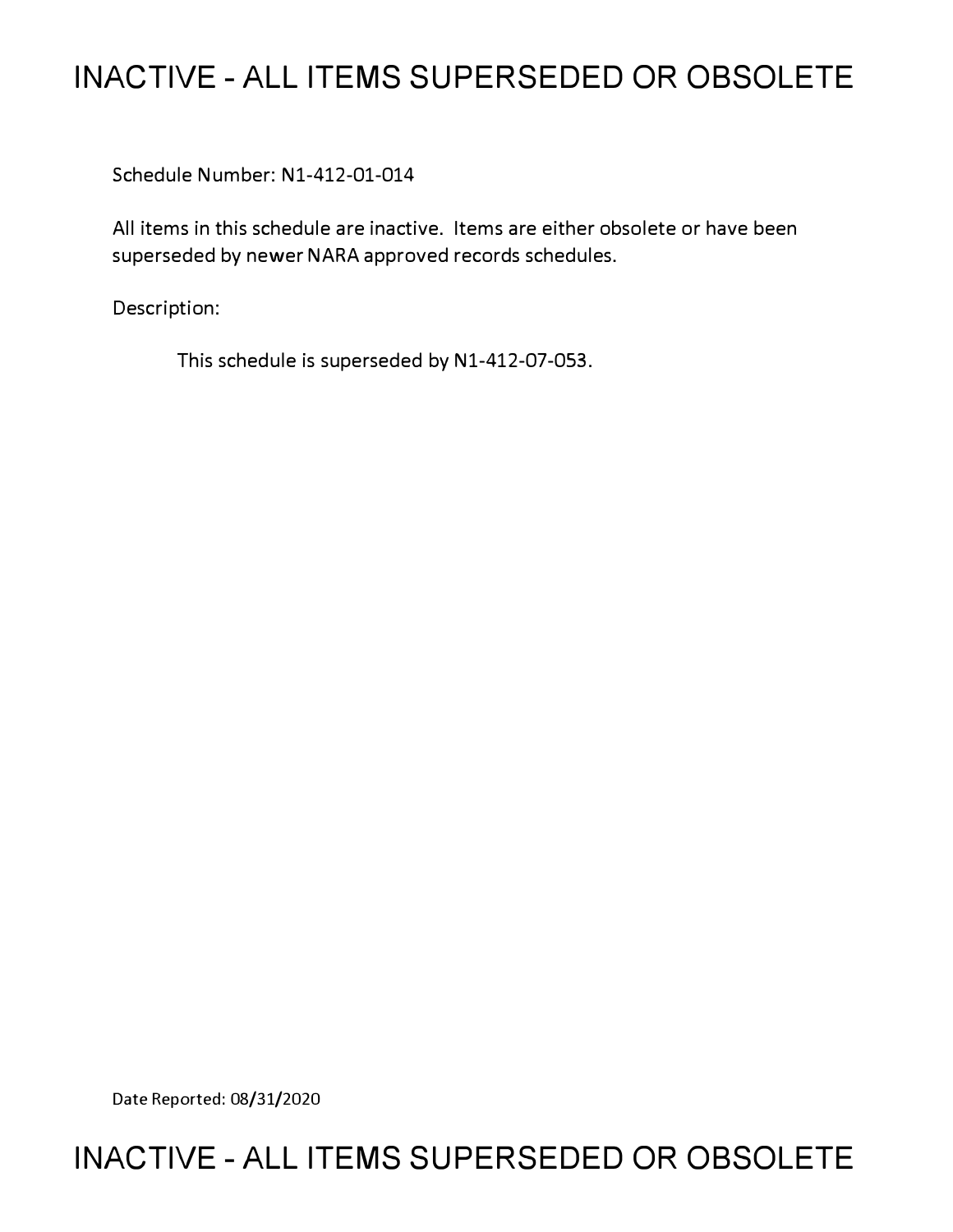|                                                                                                                                                                                                                                          | <b>REQUEST FOR RECORDS DISPOSITION AUTHORITY</b>                                       |                        |                                                     |                                                       |                        | <b>LEAVE BLANK (NARA use only)</b>                                                                                                                                                                                          |                                                     |
|------------------------------------------------------------------------------------------------------------------------------------------------------------------------------------------------------------------------------------------|----------------------------------------------------------------------------------------|------------------------|-----------------------------------------------------|-------------------------------------------------------|------------------------|-----------------------------------------------------------------------------------------------------------------------------------------------------------------------------------------------------------------------------|-----------------------------------------------------|
|                                                                                                                                                                                                                                          |                                                                                        |                        |                                                     |                                                       |                        | <b>JOB NUMBER</b>                                                                                                                                                                                                           |                                                     |
|                                                                                                                                                                                                                                          | (See Instructions on reverse)<br>TO NATIONAL ARCHIVES and RECORDS ADMINISTRATION (NIR) |                        |                                                     |                                                       |                        | $\frac{\gamma_1-\gamma_2-\gamma_1-\gamma_1-\gamma_1}{\text{DATE RECEIVED}}$                                                                                                                                                 |                                                     |
|                                                                                                                                                                                                                                          | WASHINGTON, DC 20408                                                                   |                        |                                                     |                                                       |                        | $12 - 8 - 2000$                                                                                                                                                                                                             |                                                     |
|                                                                                                                                                                                                                                          | 1. FROM (Agency or establishment)                                                      |                        |                                                     |                                                       |                        | NOTIFICATION TO AGENCY                                                                                                                                                                                                      |                                                     |
|                                                                                                                                                                                                                                          | <b>Environmental Protection Agency</b>                                                 |                        |                                                     |                                                       |                        |                                                                                                                                                                                                                             |                                                     |
|                                                                                                                                                                                                                                          | 2. MAJOR SUBDIVISION                                                                   |                        |                                                     |                                                       |                        |                                                                                                                                                                                                                             |                                                     |
|                                                                                                                                                                                                                                          | Office of General Counsel                                                              |                        |                                                     |                                                       |                        | In accordance with the provisions of 44<br>U.S.C. 3303a the disposition request,<br>including amendments, is approved except<br>for items that may be marked "disposition not approved", for "withdrawn" in column $10\%$ . |                                                     |
| 3. MINOR SUBDIVISION<br>Finance and Operations Law Office<br>a a                                                                                                                                                                         |                                                                                        |                        |                                                     |                                                       |                        |                                                                                                                                                                                                                             |                                                     |
| 4. NAME OF PERSON WITH WHOM TO CONFER<br>5. TELEPHONE                                                                                                                                                                                    |                                                                                        |                        |                                                     |                                                       |                        | DATE                                                                                                                                                                                                                        | <b>ARCHWIST OF THE UNITED STATES</b>                |
| Chris O'Donnell' $\cdots$<br>202-260-1324                                                                                                                                                                                                |                                                                                        |                        |                                                     |                                                       |                        | $11 - 20 - 01$                                                                                                                                                                                                              |                                                     |
|                                                                                                                                                                                                                                          |                                                                                        |                        |                                                     |                                                       | $\mathcal{L}$          |                                                                                                                                                                                                                             |                                                     |
|                                                                                                                                                                                                                                          |                                                                                        | 6 AGENCY CERTIFICATION |                                                     |                                                       |                        |                                                                                                                                                                                                                             |                                                     |
| I hereby certify that I am authorized to act for this agency in matters pertaining to the disposition of its records<br>and that the records proposed for disposal on the attached $\frac{2}{\sqrt{2}}$ page(s) are not now needed for t |                                                                                        |                        |                                                     |                                                       |                        |                                                                                                                                                                                                                             |                                                     |
| of this agency or will not be needed after the retention periods specified; and that written concurrence from                                                                                                                            |                                                                                        |                        |                                                     |                                                       |                        |                                                                                                                                                                                                                             |                                                     |
| Agencies,                                                                                                                                                                                                                                |                                                                                        |                        |                                                     |                                                       |                        | the General Accounting Office, under the provisions of Title 8 of the GAO Manual for Guidance of Federal                                                                                                                    |                                                     |
|                                                                                                                                                                                                                                          |                                                                                        | is not required;       |                                                     | is attached; or                                       |                        | has been requested.                                                                                                                                                                                                         |                                                     |
|                                                                                                                                                                                                                                          |                                                                                        |                        |                                                     |                                                       |                        |                                                                                                                                                                                                                             |                                                     |
| <b>DATE</b>                                                                                                                                                                                                                              |                                                                                        |                        | SIGNATURE OF AGENCY REPRESENTATIVE                  |                                                       | <b>TITLE</b>           |                                                                                                                                                                                                                             |                                                     |
|                                                                                                                                                                                                                                          | Chris O'Donnell Chus O'Donnell<br>12/1/00                                              |                        |                                                     |                                                       | Agency Records Officer |                                                                                                                                                                                                                             |                                                     |
| $\overline{7}$                                                                                                                                                                                                                           |                                                                                        |                        |                                                     |                                                       |                        | 9. GRS OR                                                                                                                                                                                                                   | 10 ACTION                                           |
| <b>ITEM</b><br>NO.                                                                                                                                                                                                                       |                                                                                        |                        |                                                     | 8. DESCRIPTION OF ITEM AND PROPOSED DISPOSITION       |                        | <b>SUPERSEDED</b><br><b>JOB CITATION</b>                                                                                                                                                                                    | <b>TAKEN (NARA</b><br>USE ONLY)                     |
|                                                                                                                                                                                                                                          |                                                                                        |                        |                                                     |                                                       |                        |                                                                                                                                                                                                                             |                                                     |
|                                                                                                                                                                                                                                          |                                                                                        |                        |                                                     |                                                       |                        |                                                                                                                                                                                                                             |                                                     |
|                                                                                                                                                                                                                                          |                                                                                        |                        |                                                     | See attached schedule U.S. EPA 657 - GAO Contract Bid |                        |                                                                                                                                                                                                                             |                                                     |
|                                                                                                                                                                                                                                          |                                                                                        | <b>Protest Cases</b>   |                                                     |                                                       |                        |                                                                                                                                                                                                                             |                                                     |
|                                                                                                                                                                                                                                          |                                                                                        |                        |                                                     |                                                       |                        |                                                                                                                                                                                                                             |                                                     |
|                                                                                                                                                                                                                                          |                                                                                        |                        |                                                     |                                                       |                        |                                                                                                                                                                                                                             |                                                     |
|                                                                                                                                                                                                                                          |                                                                                        |                        |                                                     |                                                       |                        |                                                                                                                                                                                                                             |                                                     |
|                                                                                                                                                                                                                                          |                                                                                        |                        |                                                     |                                                       |                        |                                                                                                                                                                                                                             |                                                     |
|                                                                                                                                                                                                                                          |                                                                                        |                        |                                                     |                                                       |                        |                                                                                                                                                                                                                             |                                                     |
|                                                                                                                                                                                                                                          |                                                                                        |                        |                                                     |                                                       |                        |                                                                                                                                                                                                                             |                                                     |
|                                                                                                                                                                                                                                          |                                                                                        |                        |                                                     |                                                       |                        |                                                                                                                                                                                                                             |                                                     |
|                                                                                                                                                                                                                                          |                                                                                        |                        |                                                     |                                                       |                        |                                                                                                                                                                                                                             |                                                     |
|                                                                                                                                                                                                                                          |                                                                                        |                        |                                                     |                                                       |                        |                                                                                                                                                                                                                             |                                                     |
|                                                                                                                                                                                                                                          |                                                                                        |                        |                                                     |                                                       |                        |                                                                                                                                                                                                                             |                                                     |
|                                                                                                                                                                                                                                          |                                                                                        |                        |                                                     |                                                       |                        |                                                                                                                                                                                                                             |                                                     |
|                                                                                                                                                                                                                                          |                                                                                        |                        |                                                     |                                                       |                        |                                                                                                                                                                                                                             |                                                     |
|                                                                                                                                                                                                                                          |                                                                                        |                        |                                                     |                                                       |                        |                                                                                                                                                                                                                             |                                                     |
|                                                                                                                                                                                                                                          |                                                                                        |                        |                                                     |                                                       |                        |                                                                                                                                                                                                                             |                                                     |
|                                                                                                                                                                                                                                          |                                                                                        |                        |                                                     |                                                       |                        |                                                                                                                                                                                                                             |                                                     |
|                                                                                                                                                                                                                                          |                                                                                        |                        |                                                     |                                                       |                        |                                                                                                                                                                                                                             |                                                     |
|                                                                                                                                                                                                                                          | CL                                                                                     |                        |                                                     | Agency nwms, nwmw, nR                                 |                        |                                                                                                                                                                                                                             |                                                     |
|                                                                                                                                                                                                                                          | 115-109                                                                                |                        | NSN 7540-00-634-4064<br>PREVIOUS EDITION NOT USABLE |                                                       |                        |                                                                                                                                                                                                                             | STANDARD FORM 115 (REV. 3-91)<br>Prescribed by NARA |

 $\overline{\phantom{a}}$ 

 $\boldsymbol{V}$ 

 $\lambda$ 

 $\ensuremath{\text{NWML}}$ 

 $\bar{E}$ 

 $\bar{\mathcal{R}}$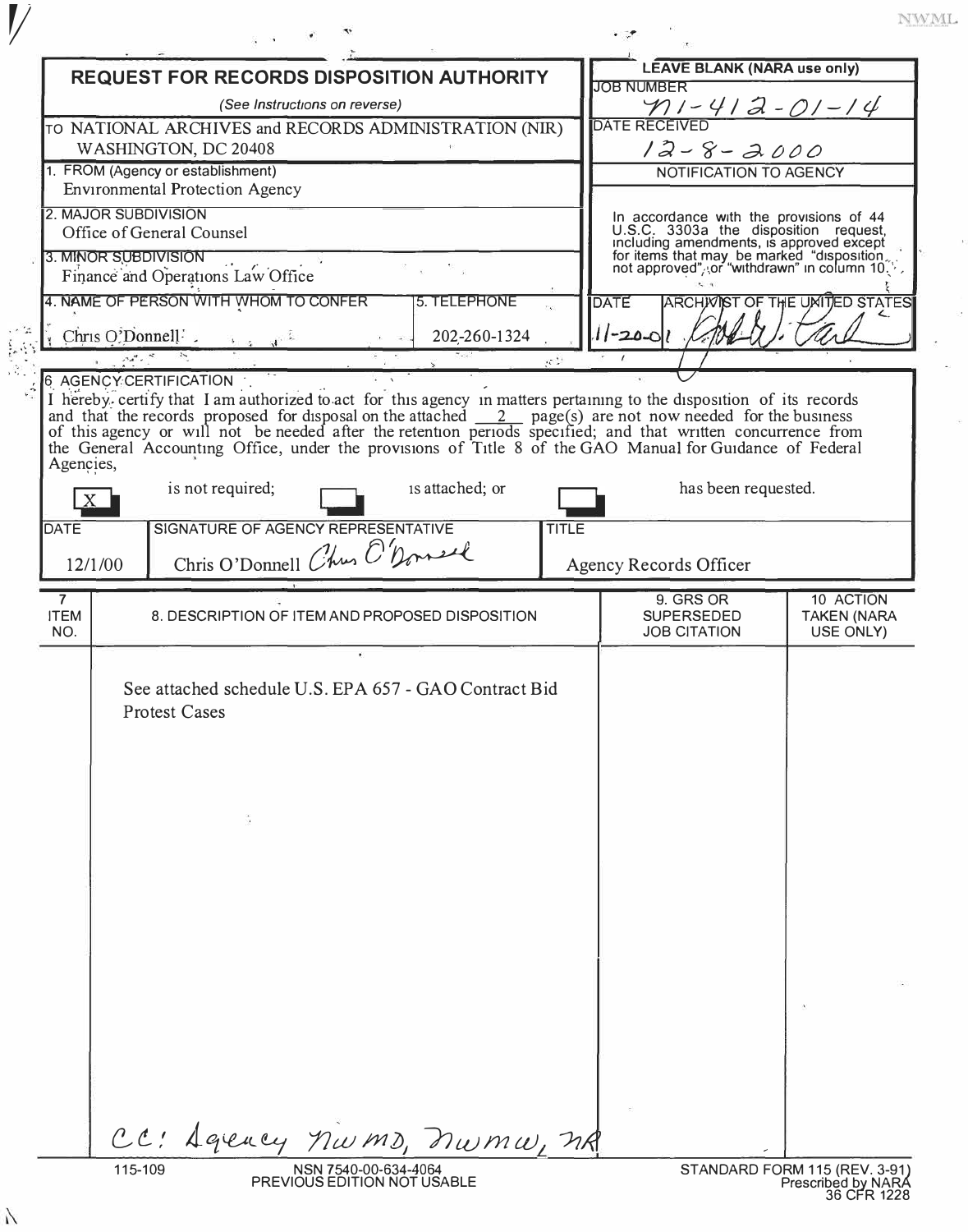### **DRAFT OF 1/25/01**

#### **U.S. EPA RECORDS SCHEDULE**

*,F f* • **SERIES TITLE:** GAO Contract Bid Protest Cases

PROGRAM: General Counsel

**EPA SERIES NO:** 657

**AGENCY FILE CODE:** LEGA 657

**NARA DISPOSAL AUTHORITY:**  Nl-412-01-14 (Use this number to retire records to the FRC)

**APPLIC�ILITY:** Headquarters

#### , <sup>1</sup>J· *IDENTIFYING INFORMATION:*

**DESCRIPTION:** Consists of copies of the protest filed with the General Accounting Office (GAO), written memoranda of legal arguments (if any filed), statement of EPA contracting officer, relevant documents relating to the protest, contract award or other contracting actions, the protest file, and the agency report. Includes:

a. Record copy; and,

b. Electronic versions created with electronic mail and word processing systems.

**ARRANGEMENT:** Arranged numerically by case number.

**TYPE OF RECORDS: SPECIFIC RESTRICTIONS:** 

Confidential Business Information Enforcement Sensitive Information Source Selection Information

*I l*

**DRAFT**

**MEDIUM: VITAL RECORD:** Paper, electronic

**FUNCTIONS SUPPORTED:**  Program operations

**SPECIFIC LEGAL REQUIREMENTS:**  Federal Acquisition Regulation 4.805 NWML

*.,.f* 

*f* 

蘆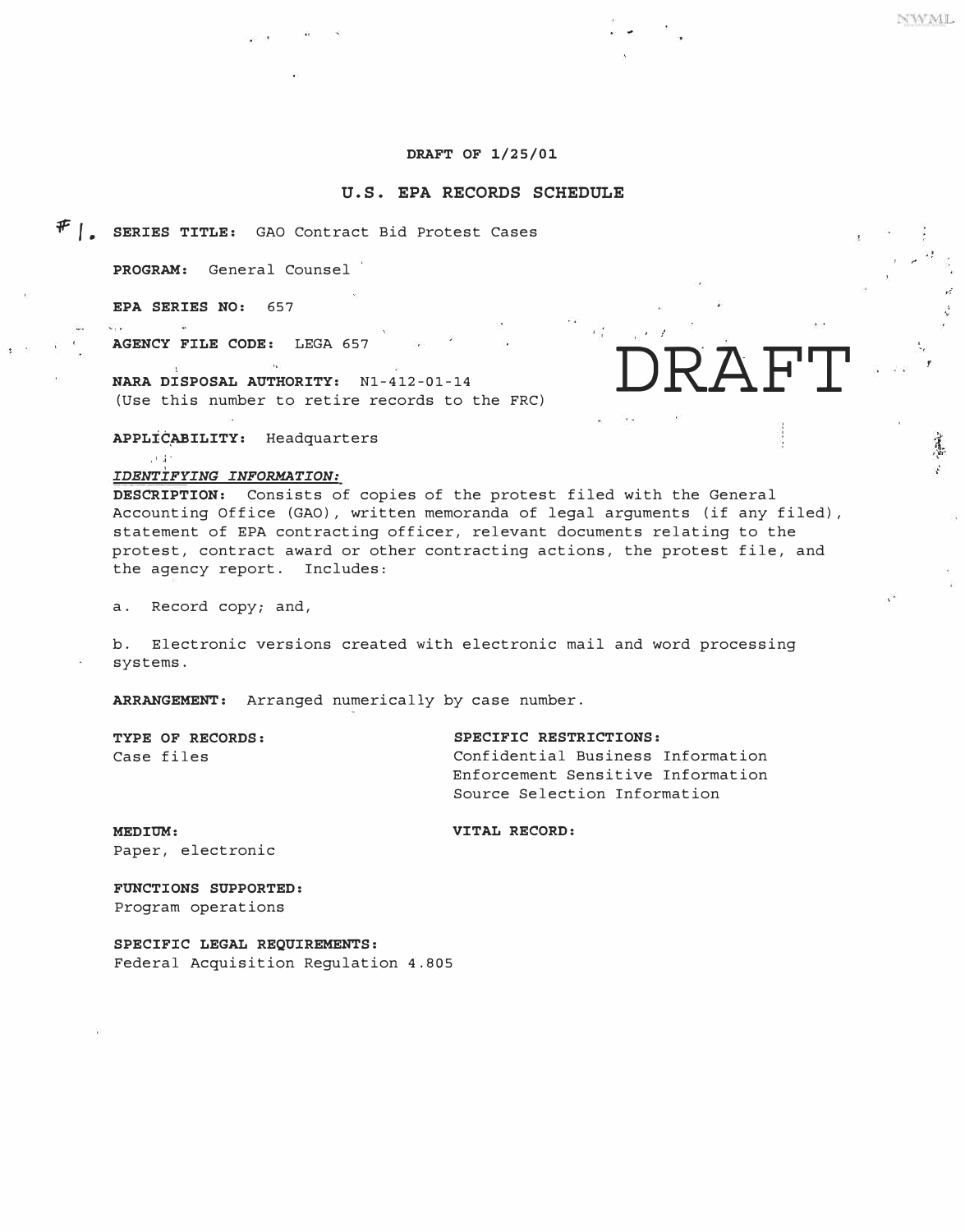**NWML** 

ţ.

#### *EPA SERIES NO. 657*

### *DISPOSITION INFORMATION:*

*FINAL DISPOSITION: TRANSFER TO FRC PERMITTED:*  a. Disposable Yes

b. Disposable *No* 

#### *FILE BREAK INSTRUCTIONS:*

a. Break file 2 years after final resolution or settlement of protest litigation.

b. See Disposition Instructions.

#### *DISPOSITION INSTRUCTIONS:*

a. Retire to FRC immediately after file break. Destroy 10 years break, or 10 years after final payment under contract, whichever is later.

b. Destroy when record copy is generated.

 $\label{eq:zeta} \xi(\vec{a})\xi^{\prime}=-\xi(\vec{a})$ 

#### *APPLICATION GUIDANCE:*

*REASONS FOR DISPOSITION:* Retention meets program needs.

*AGENCY-WIDE GUIDANCE:* Case files maintained by the Office of General Counsel in Cincipnati and Research Triangle Park are also covered by this schedule.

Restrictions related to source selection information can be found in the Federal Acquisition Regulation, FAR 3-104.

As required by 36 CFR 1228. 58, records with special restrictions such as confidential business information (CBI) must be shredded or otherwise definitively destroyed with witnessed disposal for records destroyed by contractors.

*PROGRAM OFFICE GUIDANCE/DESCRIPTIVE INFORMATION:* 

| CUSTODIAL INFORMATION:<br>CONTROLLING UNIT:                                          | CONTACT POINT:                       |                                                      |  |  |
|--------------------------------------------------------------------------------------|--------------------------------------|------------------------------------------------------|--|--|
| Name: Office of General Counsel                                                      | Name: Bruce Binder<br>Steve Pressman |                                                      |  |  |
| Location: Ronald Reagan Bldg., Mail Code: 2377<br>Cincinnati, Research Triangle Park |                                      |                                                      |  |  |
| Inclusive Dates: 1992 - present                                                      |                                      | <b>Telephone:</b> 202-564-4704<br>$202 - 564 - 5439$ |  |  |
| Volume on Hand (Feet): 5 cf.                                                         | Office:                              | Finance and Operations Law Office                    |  |  |
| Annual Accumulation: 2 cf.<br>(feet or inches)                                       | Room:                                |                                                      |  |  |